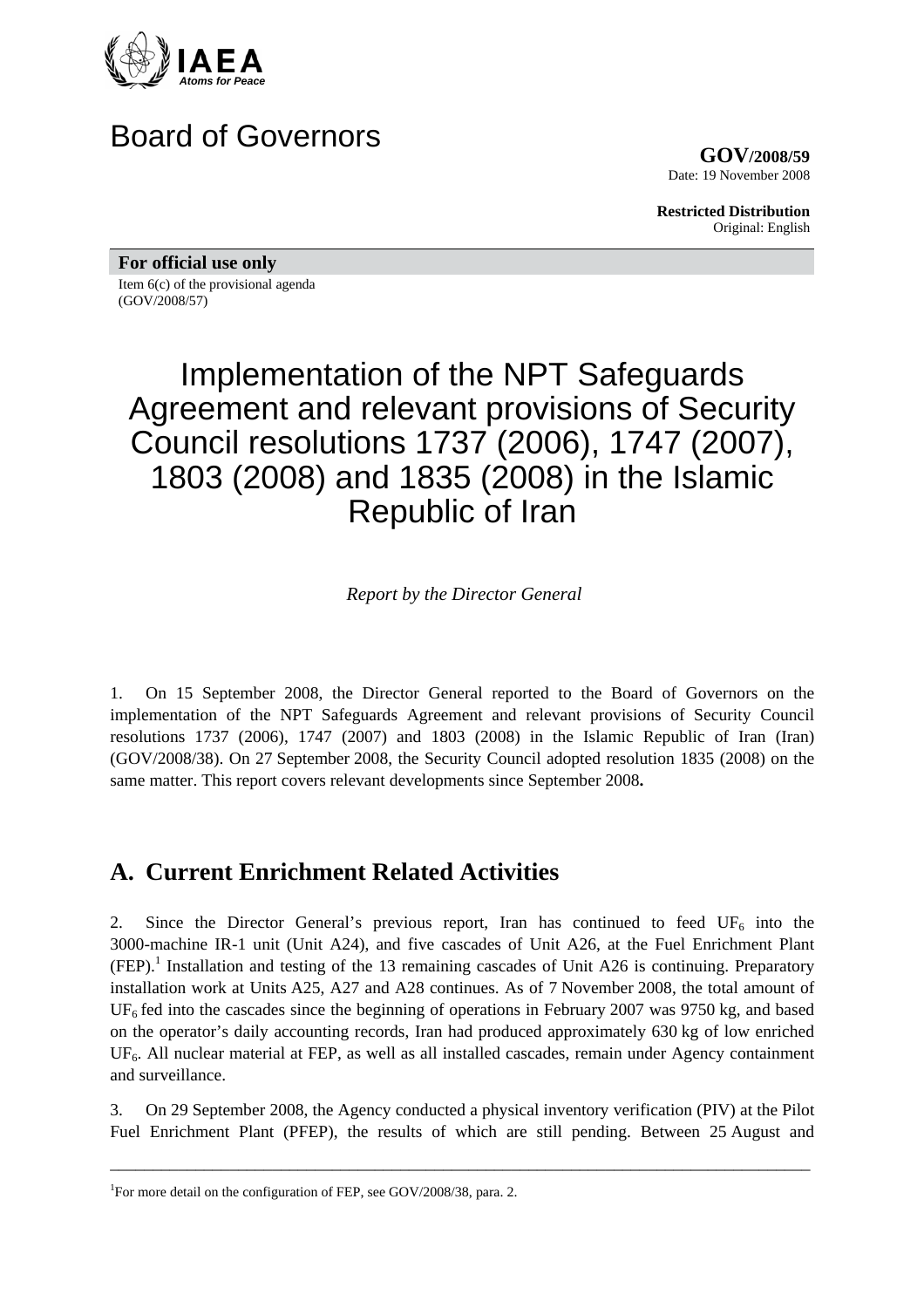28 October 2008, Iran fed a total of approximately 31 kg of UF<sub>6</sub> into the 10-machine IR-2 cascade and the single IR-1, IR-2 and IR-3 centrifuges. All nuclear material at PFEP, as well as the cascade area, remains under Agency containment and surveillance.

4. To date, the results of the environmental samples taken at FEP and PFEP<sup>2</sup>, and the operating records for  $FEP<sup>3</sup>$ , indicate that the plants have been operating as declared (i.e. less than 5.0% U-235 enrichment). Since March 2007, twenty unannounced inspections have been conducted at FEP.

5. On 26 October 2008, Iran provided updated Design Information Questionnaires (DIQs) for FEP and PFEP. Iran informed the Agency that it plans to commence the installation of IR-1 centrifuges at Unit A28 at FEP at the beginning of 2009.

### **B. Reprocessing Activities**

6. The Agency has continued to monitor the use and construction of hot cells at the Tehran Research Reactor (TRR) and the Molybdenum, Iodine and Xenon Radioisotope Production (MIX) Facility through inspections and design information verification (DIV). There have been no indications of ongoing reprocessing related activities at those facilities. While Iran has stated that there have been no reprocessing related research and development (R&D) activities in Iran, the Agency can confirm this only with respect to these two facilities as the measures of the Additional Protocol are not available.

### **C. Heavy Water Reactor Related Projects**

7. On 13 August 2008, the Agency conducted a PIV at the Fuel Manufacturing Plant (FMP), the results of which are consistent with the declaration made by Iran. On 18 October 2008, the Agency conducted an inspection; no major changes in the construction status of FMP have been noted since the Agency's visit to FMP in May 2008.

8. Using satellite imagery, the Agency has continued to monitor the status of the Heavy Water Production Plant, which appears to be in operational condition.

9. Invoking its decision in March 2007 to "suspend" the implementation of the modified text of Code 3.1 of the Subsidiary Arrangements General Part concerning the early provision of design information (GOV/2007/22, paras 12–14), Iran continues to object to the Agency's carrying out of DIVs at the Iran Nuclear Research Reactor (IR-40). The Agency has reiterated that Code 3.1 concerns the submission of design information, not the frequency or timing of verification by the Agency of such information, and that the Agency's right to carry out DIV is a continuing right. Notwithstanding, the Agency was not permitted to carry out the DIV scheduled for  $26$  October  $2008<sup>4</sup>$ . As a result, the

\_\_\_\_\_\_\_\_\_\_\_\_\_\_\_\_\_\_\_\_\_\_\_\_\_\_\_\_\_\_\_\_\_\_\_\_\_\_\_\_\_\_\_\_\_\_\_\_\_\_\_\_\_\_\_\_\_\_\_\_\_\_\_\_\_\_\_\_\_\_\_\_\_\_\_\_\_\_\_\_\_\_

<sup>&</sup>lt;sup>2</sup> Results are available for samples taken up to 1 July 2008 for FEP and up to 20 April 2008 for PFEP. These results have shown particles of low enriched uranium (with up to 4.0% U-235), natural uranium and depleted uranium (down to 0.4% U-235 enrichment).

<sup>&</sup>lt;sup>3</sup> Which show enrichment levels at FEP of up to 4.9% U-235.

<sup>&</sup>lt;sup>4</sup> The Agency last visited the IR-40 on 28 August 2008.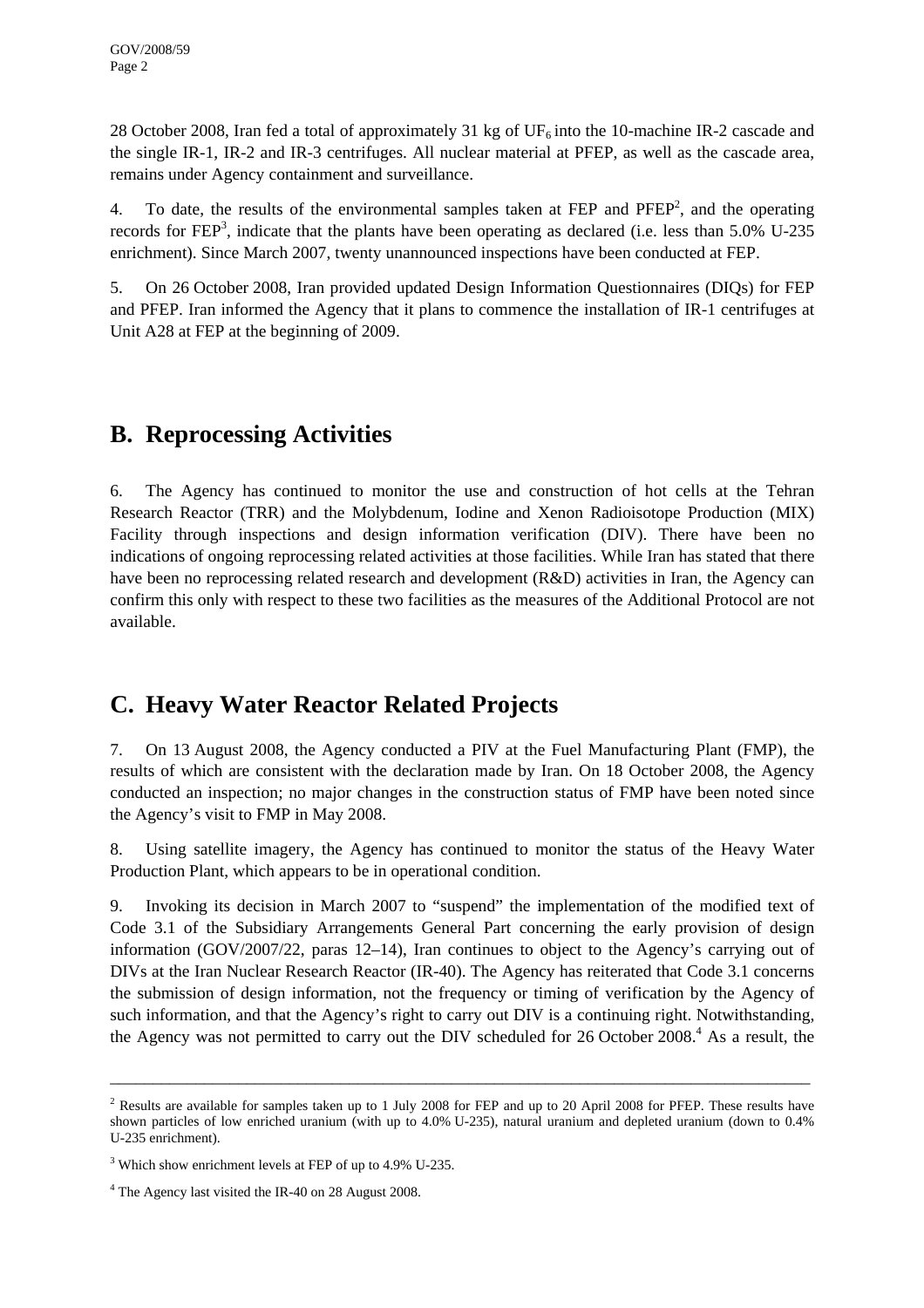Agency's information on the status of the construction of the reactor is also limited to that available through satellite imagery. From a review of such imagery, the Agency can confirm that construction of the reactor is continuing.

### **D. Other Implementation Issues**

#### **D.1. Uranium Conversion**

10. As of 3 November 2008, approximately 33 tonnes of uranium in the form of  $UF_6$  had been produced at the Uranium Conversion Facility (UCF) since 8 March 2008, the date of the last PIV carried out by the Agency at UCF. This brings the total amount of uranium in the form of  $UF_6$ produced at UCF since March 2004 to 348 tonnes, all of which remains under Agency containment and surveillance. The UCF was shut down in August 2008 for a routine maintenance and restarted operation in October 2008.

#### **D.2. Design Information**

11. As previously reported to the Board of Governors (GOV/2007/22, paras 12–14), on 30 March 2007, the Agency requested Iran to reconsider its decision to suspend the implementation of the modified text of its Subsidiary Arrangements General Part, Code 3.1. There has been no progress on this issue. On 16 October 2008, the Agency reiterated its request that Iran reconsider its decision on the issue.

12. The Agency requested in December 2007, but has not yet received, preliminary design information for the nuclear power plant that is to be built in Darkhovin (GOV/2008/38, para. 11).

#### **D.3. Other Matters**

13. On 2 April 2008, the Agency requested Iran to provide, as a transparency measure, access to additional locations related, inter alia, to the manufacturing of centrifuges, R&D on uranium enrichment, and uranium mining and milling (GOV/2008/15, para. 13). Iran has not yet agreed to the Agency's request.

14. The fuel assemblies imported from the Russian Federation for use at the Bushehr Nuclear Power Plant have remained under Agency seal (GOV/2008/38, para. 13). A PIV is planned in December 2008.

### **E. Possible Military Dimensions**

15. There remain a number of outstanding issues, identified in the Director General's last report to the Board (GOV/2008/38, para. 14), which give rise to concerns and need to be clarified to exclude the existence of possible military dimensions to Iran's nuclear programme. As indicated in the Director General's report, for the Agency to be able to address these concerns and make progress in its efforts to provide assurance about the absence of undeclared nuclear material and activities in Iran, it is essential that Iran, inter alia, provide the information and access necessary to: resolve questions related to the alleged studies; provide more information on the circumstances of the acquisition of the uranium metal document; clarify procurement and R&D activities of military related institutes and